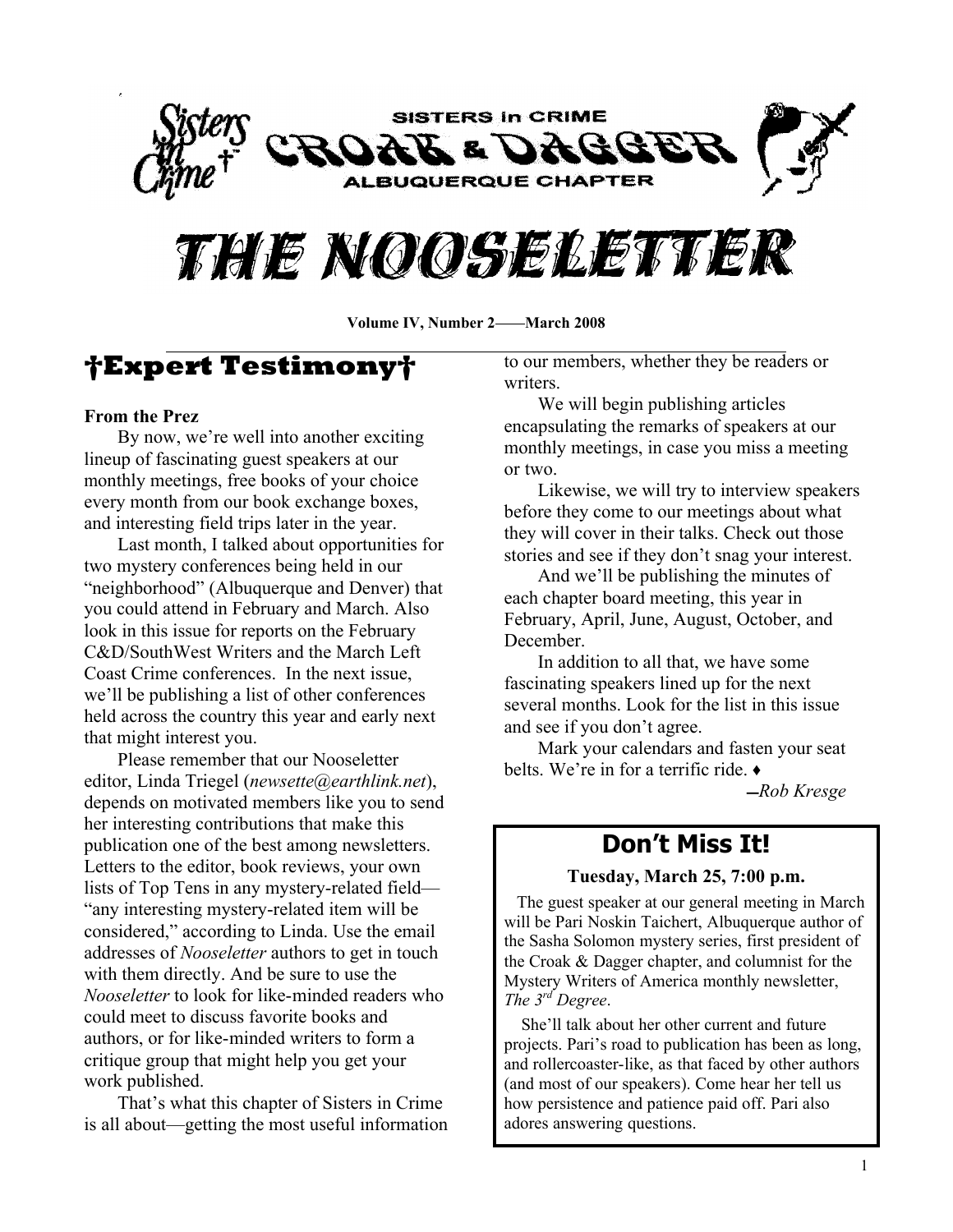## **THE CASE OF MYSTERY, MAYHEM, AND MURDER**

Holding the transparent plastic Personal Property Inventory bag before me, I reflected on the "Case" of Mystery, Mayhem and Murder." The scene of the crime was not a fancy hotel. Rather, my sisters and I headed to the hallowed halls of the University of New Mexico's Continuing Education Building. The crowded parking lot provided the first evidence that many suspects awaited interrogation by my partner, sister Robert Kresge, and me.

After reporting in at the front table and receiving the usual sundry materials from the hands of the plain-clothed detectives sitting behind it, we separated. After stopping by the breakfast table filled with a mountain of bagels and assorted toppings, we attended the mandatory early-morning Captain's orientation briefing in the main ballroom. Sister Robert, having the higher rank, received the assignment of interviewing the high-profile out-of-town guests. This rookie drew the low-profile interviews of the hard-working expert witnesses.

The first expert, retired Federal Agent Lucinda Schroeder, revealed the secrets of how to identify when someone is lying by using "structured questions." Their language changes from specific first person to the general third person, from talking about specifics to discussing things in general, from emphatic denial to giving reasons why he or she would not do this.

Meanwhile in the adjoining room, Toni Plummer (associate editor at Thomas Dunne Books–St. Martin's Press) spilled her guts on what editors are looking for. Sister Kresge's extensive notes revealed her innermost secrets. Editors want Compelling Characters, Settings filled with Atmosphere and sensory details, a Plot, and a story that has Pacing and Development.

Dr. Jess Benson, Director of the New Mexico Poison and Drug Information Center, discussed the most interesting world of toxicology. When he gave his admonition on being careful of what you eat, I stared at the half-eaten bagel in my hand. The symptoms of poisoning given by the good doctor being absence, I warily consumed the bagel's remains.

According to Kresge's notes, Zoe Fishman of Lowenstein-Yost Associates discussed how to make the "Perfect Pitch." Her secret is to visit the bookstores and read the jacket covers. She then went on to divulge what's hot and what's not in the current market.

After a delicious gourmet box lunch filled with epicurean delights, Phil Young provided his expert testimony on the murders and other mayhem that goes on every day in our national parks. As a retired US Park Services special agent, he ought to know!

Diane O'Connel, a New York book doctor, knows well what sells and what doesn't. She kept no secrets from the eager listeners. Mastering the depths of "point of view" is sure to turn a decent but lackluster novel into a page-turner.

On my way to visit a man about a horse, I wagered a dollar at the raffle table. Hurrying back to listen to the final expert, Dr. Michelle Barry of the Office of the Medical Investigator, I viewed the graphic slides depicting real gunshot wounds with glee. The technical advice she offered about entrance/exit wounds, powder residue, and assorted tidbits of miscellaneous but useful information of the formerly living provided a wealth of knowledge to the assembled readers, writers, and writers-to-be.

Meanwhile, my partner in crime sat at the raffle table stroking the replica of the Maltese Falcon and listening from the door to Shirley Ray Redmond as she spoke about "How to hatch a mystery plot and make it chirp." As the author of 17 books and over 450 magazine and newspaper articles, she can expertly attest to the fact that she can turn almost any idea into selling prose.

As the investigation wrapped up, I accepted a bribe (the coveted Maltese Falcon) not to reveal who done it. Together with my sisters, we celebrated the conclusion of our first conference by enjoying a tasty banquet at the MCM Elegante and listened to Susan Dunlap, founding member and past president of Sisters in Crime, discussing our history. $\bullet$ 

ʊFred Aiken (*FAAiken@aol.com*)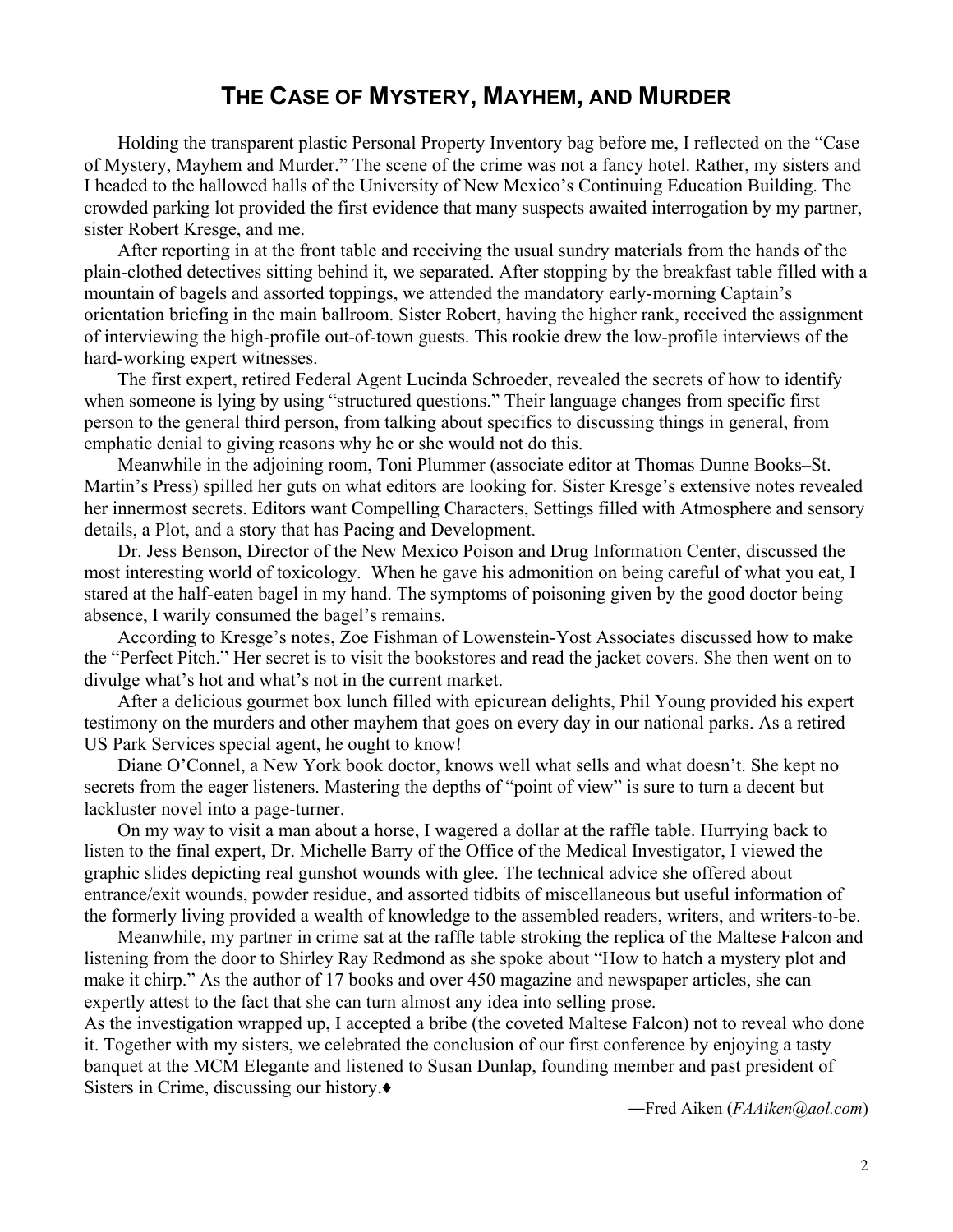## **LEFT COAST CRIME REPORT**

About 700 people attended the annual Left Coast Crime conference for mystery readers and writers, held this year in Denver March 6-8. This conference is always held somewhere in the West in late winter. In 2005, it was hosted by El Paso; in 2006 it went overseas for the first time, to Bristol, England (on the left coast of Britain); and last February it was held in Seattle. LCC 2009 will be on the big island of Hawaii, Mar 7-12. Check that one out on *www.lcc.org*.

Readers can hear many of their favorite authors in panels and get to meet many more at signing events or over meals. Of special interest is that LCC, alone among the dozen or so mystery conferences every year, allows some non-published authors to speak as panelists as well.

LCC awards several prizes each year: The Lefty for most humorous mystery novel went to Elaine Viets for *Murder With Reservations*. Perennial favorite Margaret Coel¶s novel, *The Girl With Braided Hair*, won the Rocky award for best novel set in the LCC geographical area, and Rhys Bowen's *Her Royal Spyness* won the Dilys award from the Independent Mystery Booksellers Association.

Besides those authors, dozens of other prominent writers attended, including Donna Andrews\*, Sandi Ault, Stephanie Barron (Francine Mathews), Steve Brewer, Jan Burke, JoAnna Carl, Jane Cleland, Reed Farrell Coleman, Vicki Delany, Denise Dietz, Parnell Hall, Lauren Haney, Carolyn Hart, Libby Fischer Hellmann, Robert Isleib, Craig Johnson, Joan Johnston, C.J. Lyons, Rick Mofina, Joanne Pence, Twist Phelan, Nancy Pickard, John Maddox Roberts\*, Penny Warner, Betty Webb, and Guest of Honor Stephen White. C&D chapter members attending included Rob Kresge\* and author members Penny Rudolph\*, Lucinda Schroeder, Margaret Tessler\*, and Pari Noskin Taichert\*.

Panel topics included mystery sidekicks, thrillers, pacing and conflict, comedy, 21st-century private eyes, softboiled cozies vs edgy hardboiled mysteries, writing long series, historical mysteries, handling sex and violence, cross-genre mysteries, *CSI* and other forensic matters, the effects of Hollywood on mystery novels, character development, romance, short stories, noir, building the next generation of readers, and adventure crime. Special events included a surveillance workshop and practical exercise on the streets of Denver, machine gun familiarization, a Hawaiian costume contest (in honor of next year's venue), the Saturday night banquet, and a bus tour of Denver's most notorious murder scenes.  $\bullet$ 

------------------------------------------------------------------------------------------------------------------------------

\*past speakers to the Croak & Dagger chapter

²Rob Kresge (*rkresge777@comcast.net*)

## In Case We Overlooked It...



March's speaker will be Pari Noskin Taichert, award-winning journalist and twotime Agatha Award finalist for her Sasha Solomon series. Her newest book, *The Socorro Blast*, was published in January. She's currently writing the next Sasha mystery and also editing the debut novel in a new series featuring Darnda Jones, a psychic who works as a kind of "bug whisperer"—a pest controller—for the wealthy. Fresh off local signings and national tours, Pari will discuss why she wrote *The*

*Socorro Blast*—a book that is very dear to her heart—and how delving into more challenging themes has been received by her fans and the general public. *The Socorro Blast* reveals more about Sasha's family and continues to highlight the PR pro's efforts to help small New Mexico towns draw tourists, a continuing assignment she began in *The Clovis Incident* and continued in *The Belen Hitch*.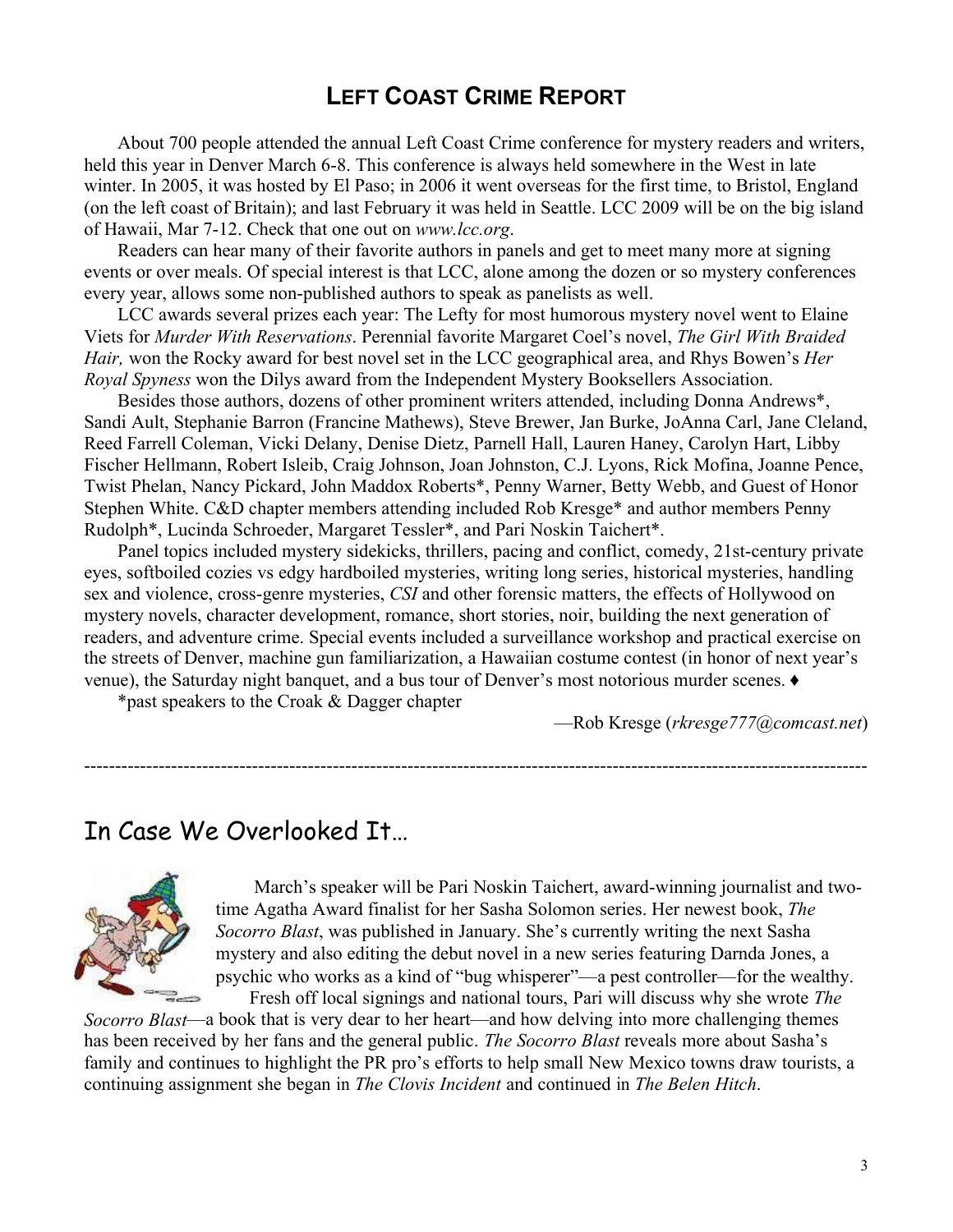## **BLOODSPORT AT CROAK & DAGGER**

Sisters in Crime Albuquerque Chapter founding members Carolyn Page and Ross Zarucchi traveled here from their home in Maine to speak at the February 26 Croak & Dagger program. Writing under the name Page Erwin, the writers have made their debut as mystery authors with publication of their book, *Bloodsport at Hiram Bog* (Hilliard & Harris).

The novel begins with a vivid description of a Maine winter day at Hiram Bog:

*The battered, black, ¶83 Chevy pickup inched its way onto the edge of the ice and rolled slowly toward the middle of the bog. Earl Bagley tapped the brakes and came to a dead stop on what he hoped was thick ice. He rolled down the window and listened. No cracking.*

The weather becomes a character in the story: A body is trapped under the ice at Thanksgiving and doesn't turn up until Earl, an ice fisherman, discovers it in January.

The tale provides readers with insights into how law enforcement operates in an environment where services are stretched thin and personnel are not normally called upon to solve murders. Maine is rife with real-life incidents of crime-fighting issues you will never see on *Law & Order*. Carolyn said in regard to the police procedures in the book, "We don't have to make anything up."

Carolyn Page and Ross Zarucchi began their joint endeavor as writers when they collaborated on their wedding announcement. Later, winning \$100 in a short story contest provided them with incentive to continue as a writing duo. They published the *Potato Eyes Literary Arts Journal* in Maine for twelve years. During that time they also ran Nightshade Press, which published eighty-five books of literary distinction, and they conducted an annual chapbook (literary pamphlet) competition.

After Carolyn inherited a collection of over 3.000 family letters, some from her great-grandfather, a physician who came to Las Vegas, NM, in the 1880s, the couple moved to New Mexico to conduct research and write a mystery. While living in the Southwest and writing about the Wild West, they also began their Maine mystery, *Bloodsport at Hiram Bog*.

Would the couple rather be writing historical nonfiction or literary fiction? They don't believe they have the academic credentials to write history, and literary fiction is a tough sell in today's marketplace. Ross's response is, "Write the book you *want* to write—and kill somebody."

Mystery fiction is commercial but can also be literary; read *Bloodsport* to see for yourself. The sequel to *Bloodsport at Hiram Bog*, entitled *Bones of Contention*, is due for release in August 2008. Check out Page Erwin's website, www.pageerwin.com.  $\triangleleft$ 

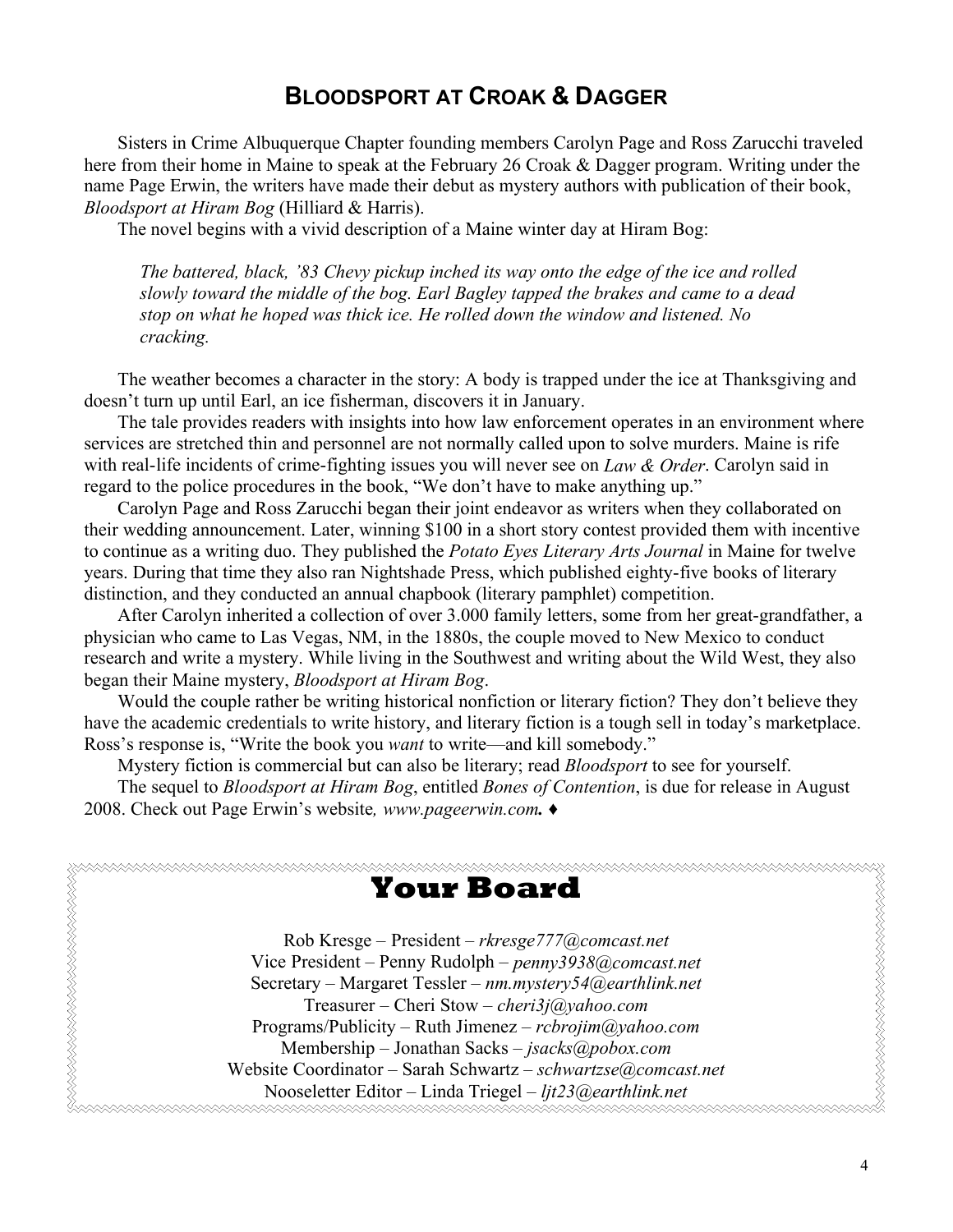The Albuquerque Croak & Dagger chapter of Sisters in Crime welcomes mystery fans, readers, and writers who want to enjoy felonious fun, absolutely criminal companionship and sensational speakers.

April's speaker will be Detective Jay L. Barnes who has been a police officer with the Albuquerque Police Department since 1993. Currently, he works on the Child Exploitation Detail, investigating hundreds of sexual predator cases of sexual predators who target children, online predators, and stranger abductions.

 Detective Barnes will discuss the investigatory process as it relates to sexual predators and provide insight into some of the unusual cases he has been involved in.

 Unless otherwise noted, programs are free and open to the public and are held in the police briefing room of the James Joseph Dwyer Memorial Substation, 12700 Montgomery NE, one block east of Tramway. (If the substation lot is full, additional parking is available just below the substation; the entrance to that lot is via a driveway below the substation on the right.)

#### **Check Out the Croak & Dagger Website for all your Croak & Dagger information needs.** www.croak-and-dagger.com

• Upcoming Programs

- 2008 Meeting Schedule
- Membership Form
- Speakers Bureau
- Links to Mystery Websites & Websites for Your Favorite Croak & Dagger Authors
- *The Nooseletter* Archive

 Sisters in Crime was founded in 1986. *The purpose of Sisters in Crime shall be "to combat* 

*discrimination against women in they mystery field, educate publishers and the general public as to the inequities in the treatment of female authors, raise the level of awareness of their contribution to the field, and promote the professional advancement of women who write mysteries.´*

## The Cairn of Albertys

*Under Vesuvius* by John Maddox Roberts, St. Martin's Press, 2007, 224 pages, \$23.95 (HC)

Veteran Romanophile and New Mexico writer John Maddox Roberts's new novel, *SPOR XI*- is set in Baiae, a posh and decadent Roman resort town on the Bay of Naples (*Sub Vesuvio«).*. Metellus Decius Caecilius, appointed to a oneyear term *as praetor peregrinus,* a circuit judge dispensing justice in local courts, brings along his family in hopes of a little Sun & Fun away from the suffocating atmosphere of Rome. Instead, he finds Sin and Frustration in a string of serial murders seemingly connected by the fragrance of an expensive perfume.

Rather than the plot synopsis of usual reviews, the Cairn would like to comment on how adroitly Roberts uses his Classical sources. For example, the date is made known by references to Julius Caesar and Gnaeus Pompey, both alive, and therefore the setting is before Caesar's assassination in 44 B.C. $E^*$  On the last page we are told it is the year 704 of the City of Rome $-49$  B.C.E. $-$ and which two consuls are in office. John Lemprière¶s *Classical Dictionary*  (1788, still in reprint!) lists information on all proper names in the Classics, including every consul up to 303 C.E.

 Roberts writes in the first person: Caecilius describes things and makes verbal asides. Wealthy Romans chilled their wine, using ice sawn from frozen mountain lakes, insulating the blocks with straw and storing them in caves. Rather than a narrator telling us that, Caecilius asks his host, "Where do you get your ice?" Jèrôme Carcopino's *Daily Life in Ancient Rome* gives a rich overview of the physical and moral background of a Roman citizen's day, and includes citations by ancient writers. These Greek and Roman authors are readily available in English; Penguin Classics alone lists over 100 works. Roberts uses them well.

 The saying was that all roads led to Rome, but they also led out of the city, spreading

\*B.C.E. (Before the Common Era) and C.E. (Common Era) are current designations for B.C. and A .D.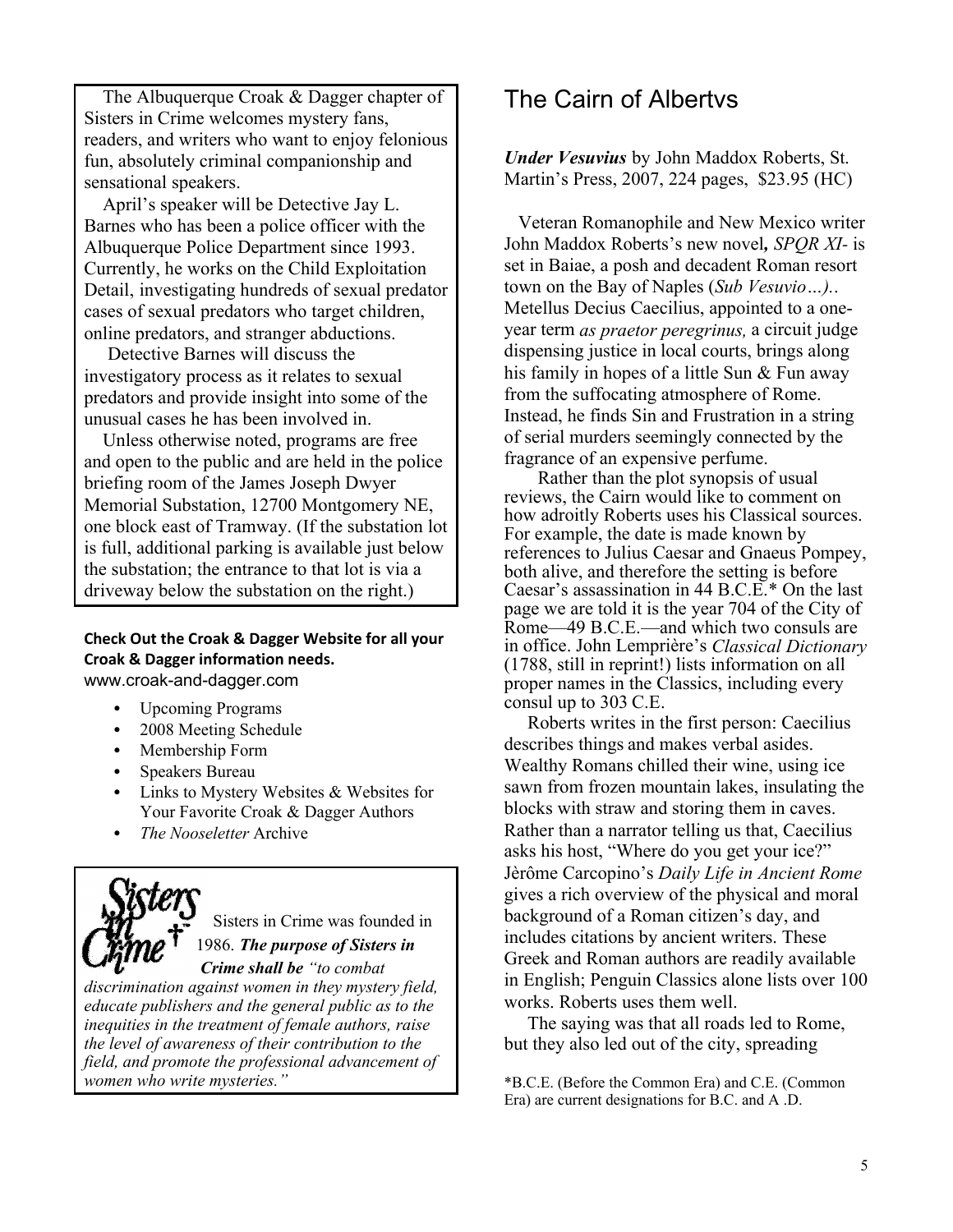crime, bribery, political trade-offs (today's congressional earmarks), and a general disdain for aliens. Citizenship for everyone in the Empire was two centuries off, and slavery was the norm—upper-class lifestyles would have collapsed without slaves, a third of the population. Gaeto is a Numidian slave merchant, both a non-citizen and a provider of repugnant services. He is accepted because of his wealth, yet no citizen would attend his funeral. His son is accused of the first murder. In such subtle ways, Roberts introduces the moral dilemma of slavery and prejudice.

 Greeks had colonized the area south of Naples—*Neapolis*, or "New Town"—and their influence still was strong. Jocasta, a former professional entertainer, is the Greek wife of Gaeto, and Diocles serves as priest of the temple of Apollo; both are shunned as resident aliens. The *praetor*'s shrewd patrician wife, Julia, her tag-along friends, a talented freedman, and vulgar businessmen and their wives (the type you try to avoid at any current resort) round out well-drawn characters. Distant Vesuvius becomes a metaphor for passions seething beneath their skins.  $\triangleleft$ 

*Valere*... Be in good health! **³**Albert Noyer *(www.albertnoyer.com)*

*The War Against Miss Winter* by Kathryn Miller Haines, HarperCollins, 2007, 317 pages, \$13.95 (TP)

It's rare for me to describe a murder mystery as "delightful," but *The War Against Miss Winter* is just that. Ms Miller Haines's first novel opens in New York City on New Year's Eve, 1943. Its cast of characters would have been at home in a Damon Runyon story. They include:

Rosie Winter  $-\text{Our protagonist}$  and wannabe actress, trying to make it in Manhattan. She is relegated to a day job as Girl Friday at a one-man-and-a-secretary PI office while auditioning at cattle-calls and being offered casting couches. On page 5 she stumbles into remains of her boss dangling in the closet: "His

**Key:** PB = Paperback  $TP = Trade$  paperback HC = Hardcover

her office on New Year's Day to find the skin was a deep bluish gray and hung from his bones as if the adhesive that had once joined them had begun to fail." That's *good!* 

Jayne – Rosie's roommate at the George Bernard Shaw House *aka* Home for Wayward Actresses, and her best friend. Jayne is a petite blonde whose thespian *bête noire* is "the voice" of a two-year old." Jayne is also a softie who's tough as nails, and the girlfriend of Tony  $B$ erstwhile gangster, gentlemanly shepherd of nubile young actresses, with a heart of gold and enough muscle to keep things under control.

Ruby Priest – The *femme fatale* of the George Bernard Shaw House seems to find success consistently falling her way, and "rather than being gracious about it, she constantly rubbed her achievements in my face." She's the one we love to hate.

And a unique and equally colorful supporting cast, including Churchill the cat.

The charm of *Miss Winter* is its unpretentiousness. It's a first-person account of the slightly off-plumb life of a third-tier actress in New York in the midst of World War II. When was the last time you read phrases like: "He took a gander at her gams..." or "He was bumped off, plain and simple"? Or verbs like "jawing," "chinning" or "bumping gums"? There are enough McGuffins for the fastidious, enough corpses for the imaginative, and an overall sense of fun  $-$  if not necessarily for all the characters, then certainly for the reader. You get to know these people, and you like them.

Miller Haines not only has the language just right, but the attitudes of the characters within the context of the time, the place and the national temperament. According to her bio, the author is an actor, playwright, and artistic director of a theater company. That background is reflected in the theatrical structure of the book. A significant characteristic of successful theater is the limited opportunity for backstory. Theater is show, not tell. Character, setting, plot,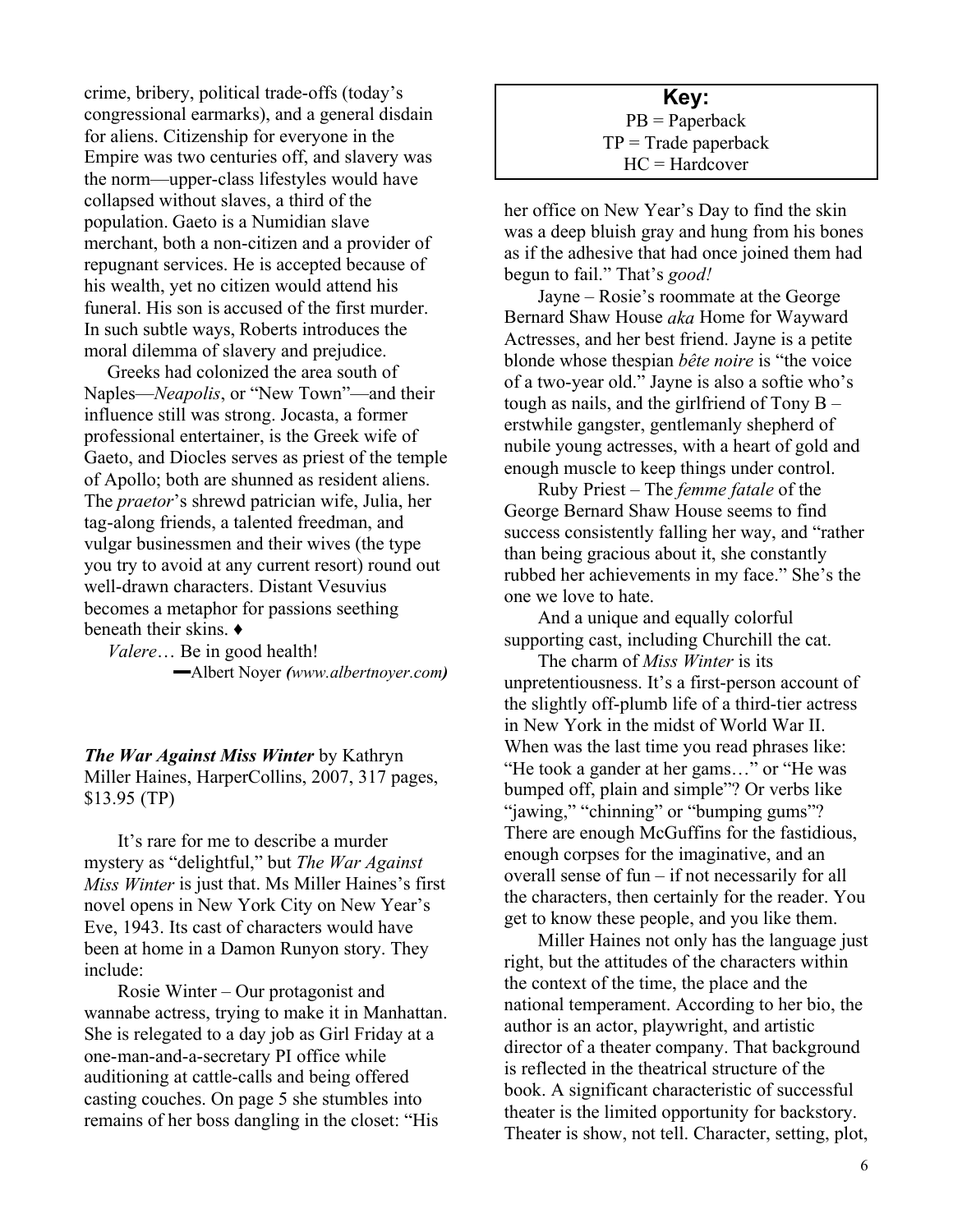and context must receive equal billing to achieve a balance that keeps the story moving as the scenes and actors change. Miller Haines incorporates detail without letting it dominate. One particular subtlety that didn't penetrate my consciousness until about chapter 10 (of 36) is that each chapter title is the title of a play appropriate to the context.

I had one quibble: Not uncommon to the genre, Miller Haines tends toward a plethora of metaphor and simile. In many contexts they come across as intellectual exhibitionism. In *Miss Winter* they provide the opportunity to reinforce the smart-aleck character of the protagonist while maintaining consistency with the mood of the story. In another context it might seem strained. In *Miss Winter* it's part of the fun.

Good read!  $\triangleleft$ ²Ira Rimson (*irimson02@comcast.net*)

*The Suspect,* by John Lescroart, Signet, 2008, 518 pages, \$9.99 (TP)

If you are an aficionado of legal mysteries, John Lescroart may surprise you as arguably in the same league as Grisham and Turow. His latest suspense thriller, *The Suspect*, centers on Gina Roake, an accomplished attorney who has never participated in a murder trial and who takes on the defense of Stuart Gorman, a nature writer who finds his brilliant physician wife drowned in their hot tub on returning from a weekend in the country. Stuart is something of a hothead, and though clearly completely innocent, repeatedly demonstrates that he is his own worst enemy. His habit of talking too frankly presents the DA with what appears to be a watertight case against him. One of Gina's primary tasks is to rein Stuart in to prevent him from talking himself expeditiously into prison.

Stuart's wife, Caryn, a leading orthopedic surgeon, had just discovered that the patented artificial hip designed by her, which was about to go into production through a medical start-up company, had a fatal flaw. If the venture succeeded, she and her associates would each make a fortune. However, she

wished to halt production until the problem was fixed, even though her investors and business associates were determined to press on as scheduled. Back at home, Stuart and Caryn had drifted apart over the years, and Stuart angrily flees to their country retreat when, on the Friday preceding the weekend of Caryn's murder, she announces that she is sick and tired of being married to him and wants a divorce.

It's the old choice between Love and Money as motive, and the author skillfully maintains the reader in a state of suspense about the outcome until the very last chapter. The suspense is heightened by the reader's knowledge from the outset that Stuart is innocent but that nevertheless there is a strong possibility that his trial will end in a guilty verdict. Fascinated horror that justice may grossly miscarry is offset by the hope, kept alive till the end, that Gina will somehow pull a rabbit out of the hat.

Lescroart's plain prose style is simple and clean, but deceptively designed not to distract from the development of a complex plot and the rich characterization of the main players. Stuart, whose love of Nature has a spiritual side, cannot see what is wrong with being open and blunt. Gina must overcome this as well as the disadvantages of having been out of the game for a couple of years, not to speak of the old boys network in the San Francisco DA's office and Homicide Squad, who are both salivating for the conviction of a spurned husband having murdered a celebrity wife.

This is the first book by John Lescroart that the reviewer has read. He looks forward to enjoying more from the 17 that have been previously published.  $\bullet$ 

²Jonathan Sacks (*jsacks@pobox.com*)

*The Cloud Atlas* by Liam Callanan, Bantam Dell, 2004, 591 pages, \$29.95 (HC)

Every now and then you come across a novel so beautifully written that its aura lingers long after you've finished reading. Liam Callanan¶s first novel, *The Cloud Atlas*, is bound to become something of a classic among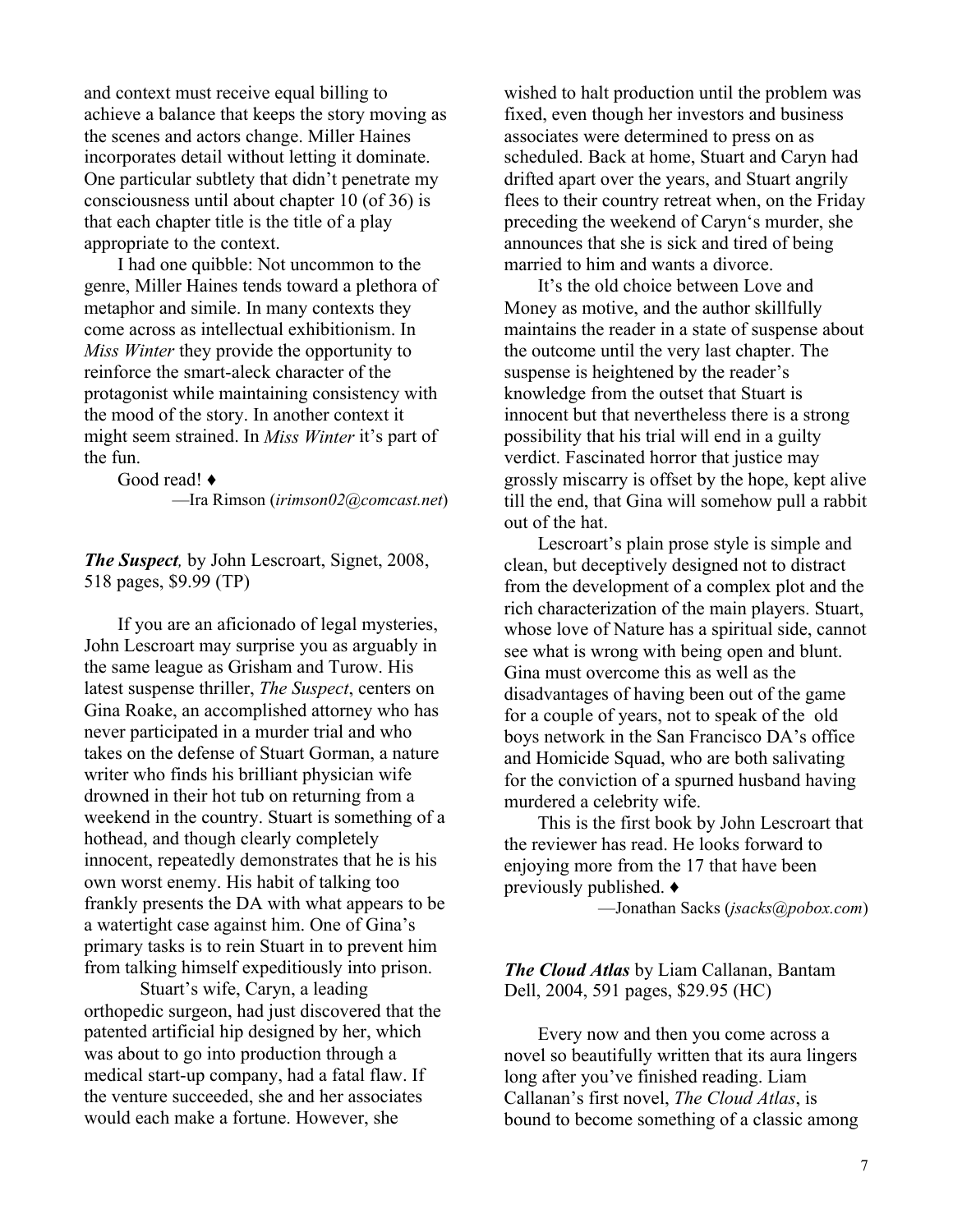20th-century historicals. Never mind that this book fits neatly into the "literary" genre; it's also a page-turner mystery/suspense novel.

Much of the action takes place in relatively seamless flashbacks. The narrator, Louis Belk, now an elderly priest, was, during World War II, a bomb disposal expert whose mission was to find and disarm eerie Japanese firebombs brought stealthily across the Pacific by balloons. His work, of course, had to be covered up, kept secret from a populace that might panic at the notion of enemy weapons on their continent.

Alaska—its moods, its diverse peoples, its wildly beautiful scenery, shadowed part of the year by the darkness that brings on "arctic hysteria<sup>"-</sup>js as much a character as it is a setting for Callanan's mesmerizing novel.

And the people, past and present, are as memorable as the setting. In the present there's Ronnie, an aged, eccentric Yup'ik shaman whose health is failing. In the past, there is Louis's commanding officer, Captain Gurley, as bizarre and obsessed as *Moby Dick*'s Ahab. There's also Lily, the Russian-Eskimo fortuneteller, whose sometimes destructive mystique beguiles, distracts, and now and then dements the men who vie for her attention. And then there is the Japanese Saburo-hero or villain?

 But where is the Cloud Atlas, a sort of grail in this tale, purported to hold the secrets?

Almost as much an experience as it is a good read, this book's audience should include those who don't believe a "literary" novel can be a fast-paced and oddly compelling mystery. ²Penny Rudolph *(penny3938@comcast.net*)

## **ROB¶S RANDOM SHOTS**

### **March Case File Number One**

*The Spellman Files* by Lisa Lutz, Simon & Schuster, 353 pp, \$25 (HC)

 This is the first of two reviews in this issue that I hope will show readers how to review books they find to have intriguing premises, but ultimately are not their "cup of tea." All of us

must read a few books like this each year and just because we don't like them doesn't mean someone else might not. Here goes.

 Lisa Lutz, a screenwriter, has written an interesting novel that purports to be a mystery but is not. It reads a little like a caper, but Donald E. Westlake does not have to start looking over his shoulder.

 The premise is that bright young Isabel "Izzy" Spellman comes from a line of cops and private eyes. Her parents are in the business, and she grew up on stakeouts and research, "digging" up dirt." She has a younger sister, Rae, and an older brother who's a lawyer.

The parents want Izzy to one day take over

the family business. Young Rae is supposed to be in school, but uses all her family training to dodge homework and defy school authorities. Izzy's job,



besides helping her parents, is to keep Rae on the straight and narrow.

Interesting idea. There's even a mystery in here, a decade-old disappearance/possibly murder that Izzy once in a while remembers she should attempt to unravel. Add in recovering alcoholic Uncle Ray, a retired cop, and Izzy's love interest, a dentist she meets at a health club, and you have a weaving, start-and-stop plot with plenty of subplot opportunities.

Told sometimes out of chronological order in Izzy's journal entries and appointments with a shrink, the thread of the story often gets lost in too-cute Rae shenanigans, deception of parents, counter-surveillance, stakeouts, and other antics until ultimately, I didn't care whether Izzy got her guy, solved her case, or achieved independence from her parents. At least it had a consistent viewpoint character (see the next review).

But none of that means *you* won't like it. It's lighthearted and shows a deft touch with dialogue and description. It's cinematic and has been nominated for a couple of minor awards. Look for it in the March book box. I'm sure Lisa Lutz will be heard from again.  $\triangle$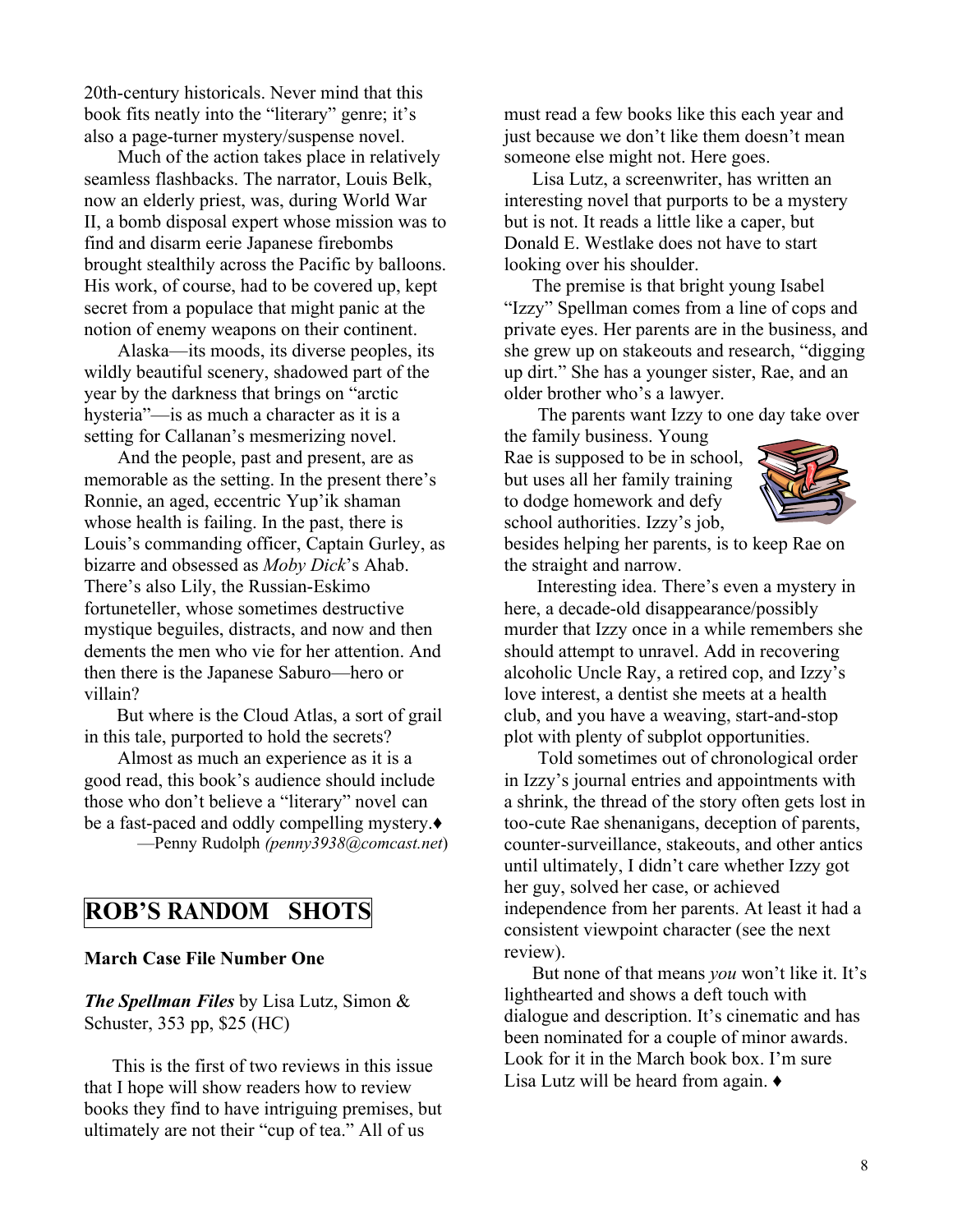#### **March Case File Number Two**

*47 Rules of Highly Effective Bank Robbers* by Troy Cook, Capital Crime Press, 282 pp, \$14.95 (TP).

Here's another highly cinematic mystery/ thriller/comic caper novel by an accomplished screenwriter. It has also been highly successful, garnering quite a few award nominations. Must be a trend I've stumbled upon, perhaps its own sub-genre? (see Case File Number One above)

Troy Cook has more experience than Lisa Lutz, though, having worked on 80 films in various capacities. So his book, like hers, is highly cinematic, lighthearted, and not a mystery. Think Carl Hiassen criminals in the Southwest. However, unlike the Lutz novel, this one has multiple viewpoints. Let me stress that. *Multiple* viewpoints. I lost track after about twelve. Most, but not all chapters begin with one of Wyatt's rules of bank robbing, but we never see all 47 and many of them didn't engage me. And if Rob Kresge can't see the humor in something, friends, we must be in the final act of *Hamlet* or *Titus Andronicus* (look it up).

The premise is that 9-year-old Tara Evans' daddy, psychotic widower Wyatt, drags her along on a string of bank robberies. He does the planning, driving, and spending of loot, but he needs a cohort with a second gun. In the early chapters, the gun is unloaded and a masked Tara does her best not to cry and hold her weapon steady.

Cut to chapter two. Tara, now 22, is having second thoughts about a life of crime. She has done so well up to now that the authorities think the second bandit is a boy. No sooner do we get to see her evolving conscience than we get the first of many point-of-view shifts and daddy Wyatt begins to arbitrarily kill bank employees, guards, and customers. Suddenly the book is not so light-hearted any more.

Then we get the first of a parade of chapters and scenes from other viewpoints—Tara's love interest Max, Max's sheriff daddy, a second pair of down-on-their-luck criminals with a score to settle with Wyatt, various low-lifes who assist the second pair, motel, gas station, and bank

clerks, even a dedicated black FBI agent and his incompetent boss. The rapid-fire changing of POV in scenes and short chapters allows Cook to move the action along like an action movie, showing us roadblocks being set up, traps laid, and discussions among pursuers. Very movielike. But we lose track of Tara and our sympathy for her plight is gradually diluted until she shoots customers in a robbery.

By the time we get to the confused and apparently happy ending Cook visualized, we've only had about six chapters from Tara's viewpoint out of 27. Sometimes the POV changes scene by scene, and there can be a halfdozen such changes in a single chapter. Not necessarily confusing, but discomfiting.

Cook has apparently penned another novel (not a sequel), *The One-Minute Assassin*, and I will have heard all about it at a panel at Left Coast Crime in Denver on March 9. I'm on that panel with him. See my report on that mystery conference elsewhere in this issue.  $\triangleleft$ 

±Rob Kresge (*rkresge777@comcast.net*)

## *So Many Mysteries, So Little Time*

 Nancy Pearl, the author of a book entitled *Book Lust*, believes that one should never finish a book one doesn't like, no matter how popular or well reviewed the book is. Pearl has developed **The Rule of Fifty**, which she explains in her book:

*Believe me, nobody is going to get any points in heaven by slogging their way through a book they aren¶t enjoying but think they ought to read. I live by what I call "the rule of fifty,' which acknowledges that time is short and the world of books is immense. If you're fifty years old or younger, give every book about fifty pages before you decide to commit yourself to reading it, or give it up. If you're over fifty, which is when time gets even shorter, subtract your age from 100. The result is the number of pages you should read before deciding.*  -contributed by Sarah Schwartz

9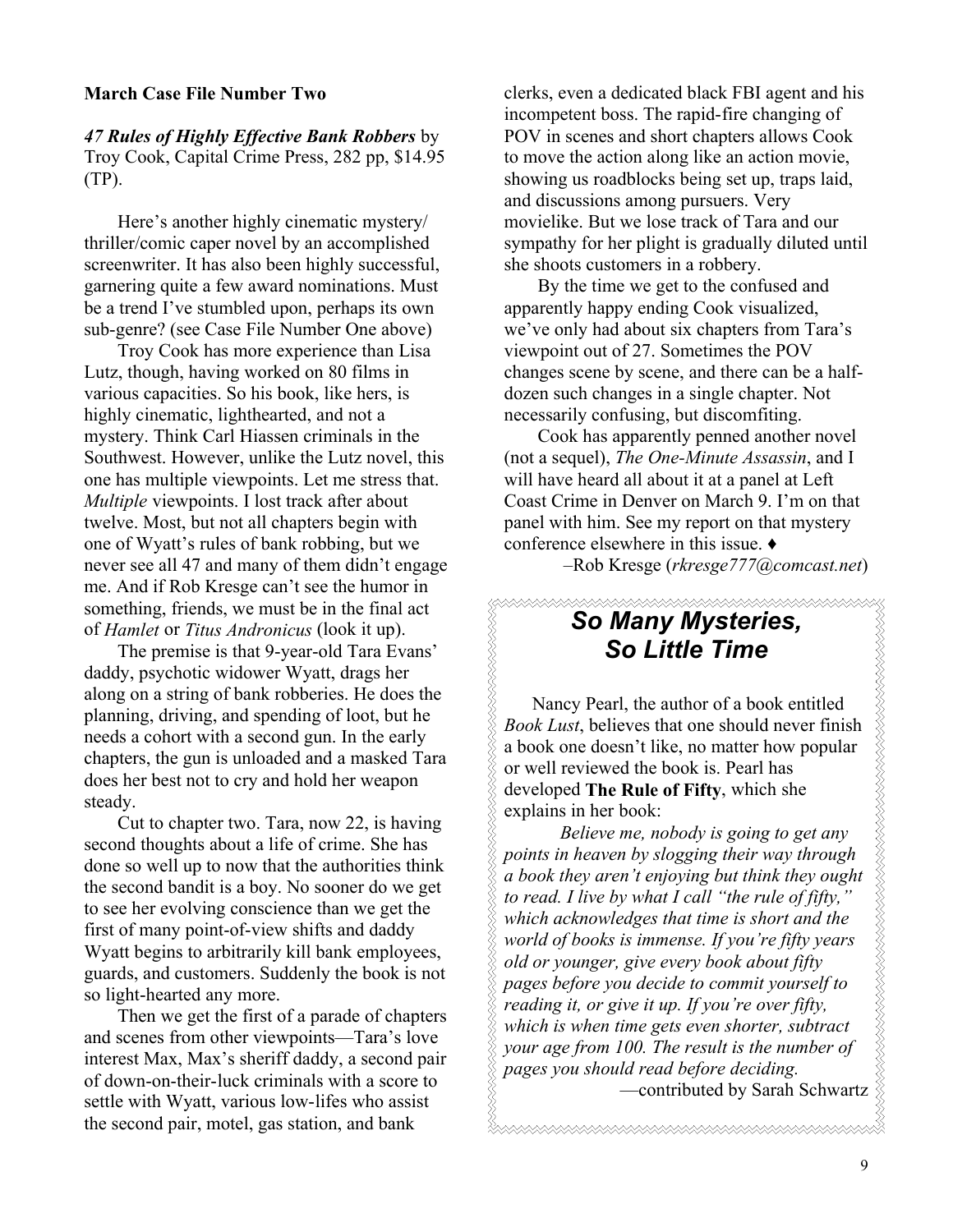*Kidnapped* (an Irene Kelly Mystery) by Jan Burke, Simon & Shuster, 2007, \$7.99 (PB)

In the opening chapter of *Kidnapped*, we find someone murdered by a hit *woman* (a surprising departure from the "usual" hit*man*). While this is happening in one part of town, the victim's child is being kidnapped in another. Shortly afterwards, another family member is framed for the murder. Since we know from the get-go whodunit," this is rather a "*why* did it happen?" And "how will it be resolved?"

The mystery revolves around the family of a wealthy couple who had—over the course of many years—adopted a total of 21 children. Unfortunately, some of the children and their children aren't as high-minded as their adoptive parents, and what seems on the surface to be a close-knit family more accurately resembles a cult. As their lives are exposed, the cult-like aspects become increasingly sinister.

Five years after the original kidnapping, newspaper reporter Irene Kelly enters the picture. Author Jan Burke has a gift for telling Irene's story in the first person, at the same time showing Irene to be both compassionate and tough.

Irene knows that kidnapping is a federal offense, but in looking up background information for a news story on an old (unrelated) kidnapping, she learns that kidnapping "didn't count in one of the leading reports on crime in the U.S. It was literally easier to get statistics on auto thefts than child abduction. I got curious. . . ."

Irene tracks down a study on missing children and is astounded at the number reported missing in one year alone. "If they had just been numbers, I suppose I would have gone on to something else. But they were children.´

After talking it over with her editor, Irene writes a story about abducted children and is swamped with phone calls as a result.

"Most were people were worn out by their hope. What would they have done with their energy, I wondered, if they hadn't spent it looking for a missing child? The slight chance that I might be able to help them had led them to take time out of whatever else they had planned that day to contact me."

From this point on, the chapters alternate between Irene's viewpoint and those of the other characters. There's quite an assortment of personalities, each clearly defined. Burke weaves the assortment very skillfully, and I was completely engrossed in unraveling the mystery along with Irene.  $\triangleleft$ 

²Margaret Tessler (*nm.mystery54@earthlink.net*)

*Death Song* by Michael McGarrity, Dutton, 2008, 293 pages, \$24.95 (HC).

"These Irish writers sure can tell a story," said my sister after I gave her a copy of Michael McGarrity's *Tularosa* to read on her flight home. She was halfway through it before she even got to the Sunport.

In *Death Song*, McGarrity's 11th Kevin Kerney mystery, he again tells a fast-paced, compelling story. I'd read the first in the Kerney series when I was still living in Pennsylvania and devoured the rest after I moved to New Mexico, and it seems to me that while *Death Wish* isn't his best (maybe it was the hyped-up anticipation on my part), you're still constantly wondering "what happens next" with these characters.

Two murders of people close to people close to Kerney set him off looking for a killer who left no clues other than that he seemed to know the victims. This faint trail leads eventually to a major drug-smuggling ring by way of other murders that Kerney races to solve before he'll feel comfortable retiring from the police force to enjoy his ranch and family happily ever after.

McGarrity brings back some characters from previous books, including Kerney's former secretary Helen Muiz, Deputy Romona Pino, and Kerney's wife Sara, who's home battling a case of PTSD after her tour in Iraq. Clayton Istee, McGarrity's son by an Apache woman (whom he only recently learned about) plays a major role after the first murder (there are always more than one) takes place on his turf.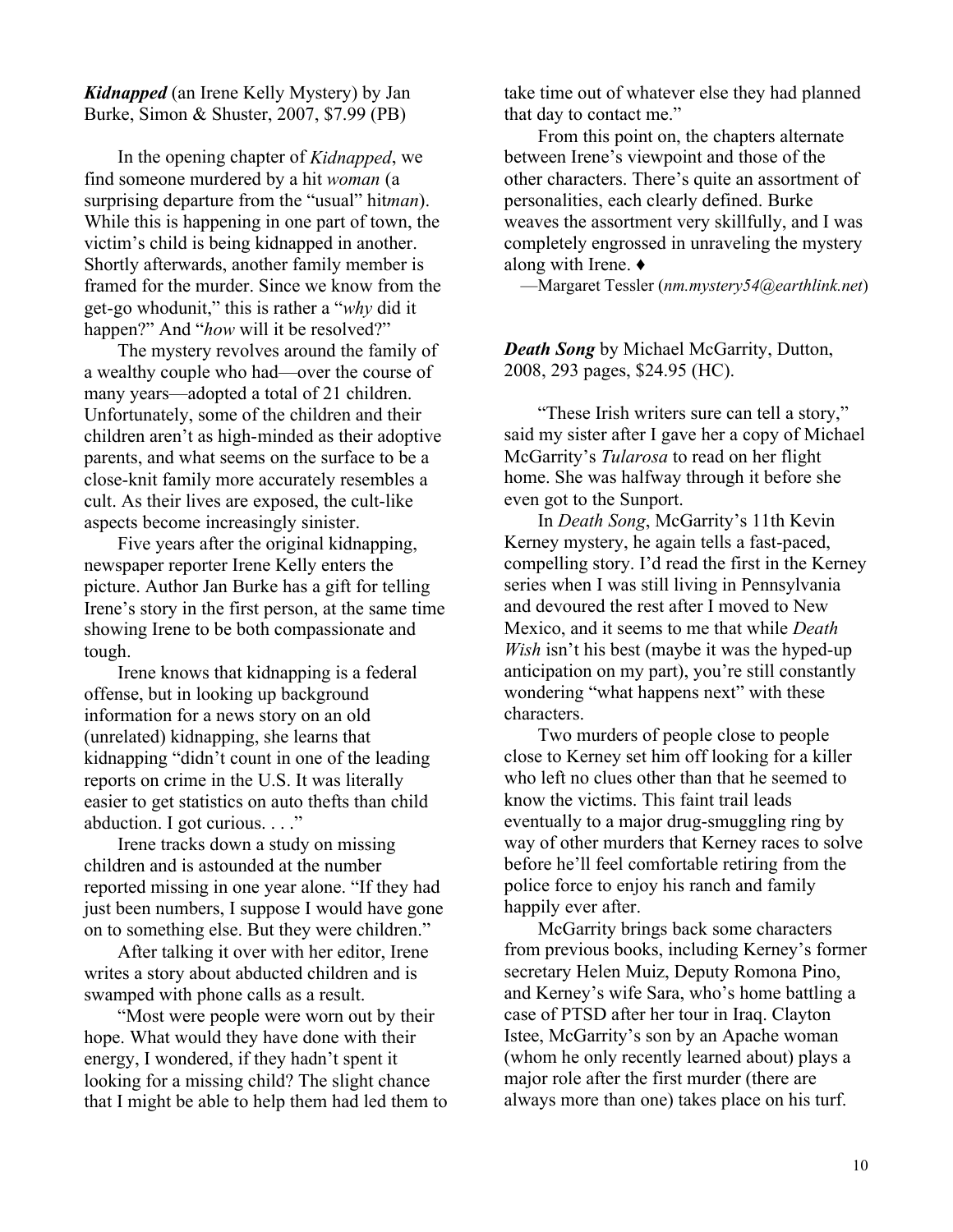McGarrity has a clever, if maddening, way of letting you get to know and like characters before he kills them off, but I guess this makes you more interested in finding out whodunit. Personally, I usually forget who did it, which is why I've read several novels in the series more than once (and resurrected the dead to my satisfaction).

McGarrity is also expert at bringing a setting to life. This story takes place in Lincoln County, where Clayton works, in Albuquerque's University area and Four Hills, and around Santa Fe, mostly in a raging snowstorm that will have you reaching for your wooly socks and a sweater. McGarrity's bare-bones writing style has a cumulative effect, so compelling that you hope there will be yet another book in the series. Kerney isn't retired *yet*. Anyway, crime seems to find *him*. Ƈ

²Linda Triegel (*ljt23@earthlink.net*)

## **A BROTHER¶S COMMENTARY**

OK. I'm not a "Sister," but I've been a member of Croak & Dagger since its inception, so I suppose I'm an "honorary," if not totally honorable sister. It wasn't until I joined up that I'd ever heard of "cozies." I had read Agatha Christie as a kid, and Baroness Orczy, but their protagonists were male.

Miss Marple broke the sex line for me. Then there was Jessica Fletcher in *Murder She Wrote*, even though it's written by men. More recently, female protagonists have become plentiful: Kathy Reichs's Dr. Temperance Brennan and Kathy Brandt's Detective Hannah Sampson. Even Katherine Neville's Mireille de Rémy and Catherine Velis-although the former lived during the French Revolution. These are serious women characters, who do serious even heroic—things.

When I started looking for books to review for *Nooseletter*, I looked specifically for those by female authors. Lately, I've come across what seems to be a new subset of the "cozy," in which female protagonists do dumb things. Really dumb. I reviewed *Jacob¶s Ladder* a few issues back and broached the subject. Recently,

I started a book that seemed promising, but quickly degenerated into, I suppose, the murder mystery equivalent of a bodice-ripper. In the first paragraph the female protagonist trips over a body while entering a client law firm's office with the makings for the next morning's breakfast. Here's how it went, page by page:

*Page 1*: She suspects it's a joke. There's a detailed description of food products spilled on the floor.

*Page 2*: She still thinks it's a joke; calls to the lawyers whose sense of humor she suspects runs to physical mayhem on ladies at 10:30 at night. Detailed description of the furniture.

*Page 3*. Is mostly a tabulation of past practical jokes by the firm's lawyers, until she discovers the body on the floor.

*Page 4*. After a half-page description of her relationship with the victim, including a description of its Calvin Klein suit (found at a second-hand store), she still thinks it's a joke.

*Page 5*. Starts by describing artwork of a peach pie. Protagonist yells at corpse to "Get"  $Up$ <sup>"</sup> (emphasis in original), then tries to find pulse in wrist.

*Page 6*. Describes victim's hairdo, clothing, and educational background. Our heroine notes "redness around her neck" and "blood seeping out of a gash in her forehead. ... Her slack mouth contrasted with her bright, curly hair." *(Sorry, that connection escapes me, unless there¶s something called unslack hair.)*

*Page 7*. She finally thinks "Don't touch anything" and "Get help," but can't find her cell phone (left it in her car). No dial tone on the office phones. So she starts CPR on the body. *(Helloooooo! Is there a real person in there?)*

It isn't until page 14 that she manages to find a phone and get the 911 operator. What am I missing?

Of course, this is the work of a published author, which I am not. Fourteen books, according to the credit page, as the "Master of the Culinary Whodunit." Obviously there are readers who get through the 400+ pages. Maybe the 11 recipes at the back of the book act as a kind of reward for reading it. I don't get it. But, then, I didn't get past page 14.

²Ira Rimson (*irimson02@comcast.net*)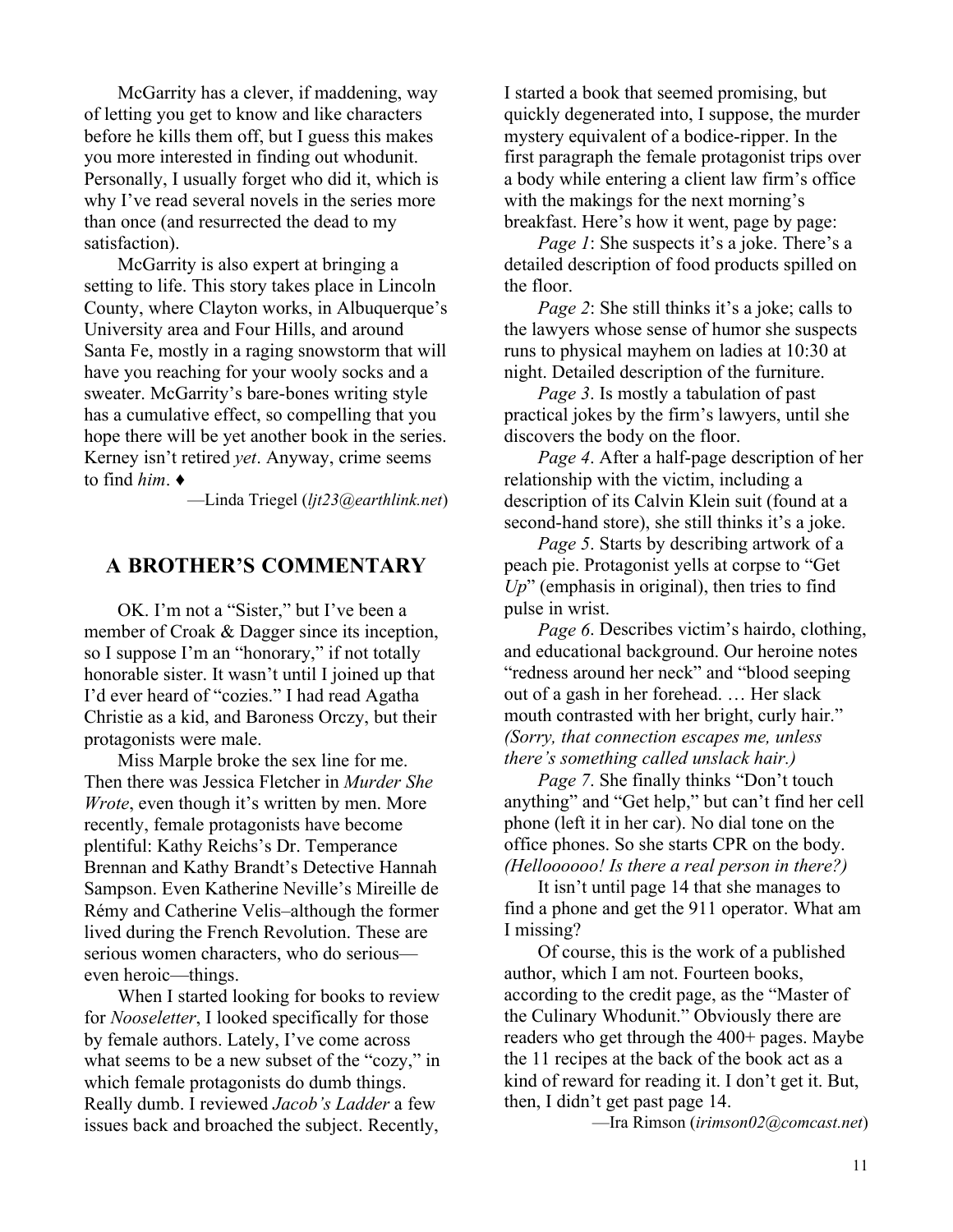## **HIGHBROW MYSTERIES, ANYONE?**

I read mostly mysteries, and frankly I haven't been that impressed with the offerings I've picked up recently. Last December I decided to read the best of the best-no mysteries for a while, but the *New York Times*' five "best" 2007 novels. They are:

- *Man Gone Done, by Michael Thomas.* "This first novel explores the fragmented personal histories behind four desperate days in a black writer's life."
- *Out Stealing Horses*, by Per Petterson. Translated by Anne Born. "In this short yet spacious Norwegian novel, an Oslo professional hopes to cure his loneliness with a plunge into solitude."
- *The Savage Detectives,* by Roberto Bolaño. Translated by Natasha Wimmer. "A craftily autobiographical novel about a band of literary guerrillas."
- *Then We Came to the End*, by Joshua Ferris. "Layoff notices fly in Ferris's acidly funny first novel, set in a white-collar office in the wake of the dot-com debacle."
- *Tree of Smoke*, by Denis Johnson. "The author . . . offers a soulful novel about the travails of a large cast of characters during the Vietnam War."<sup>1</sup>

I wanted to love these novels. I hate to think of myself as some kind of anti-intellectual who has given up on great literature in favor of a more vulgar form of entertainment, mystery novels. My favorite author is John Updike, for crying out loud. I'm not a bad person!

I try to read no more than 50 pages of a book I don't enjoy, and I was able to adhere to

l

## *He Says*...

#### **HIGHBROW, ANYONE? A REBUTTAL**

I once read histories and what used to be called literary fiction. I searched the *New York Times Book Review* for the latest in "great" literature." I read a slew of fine books during those years: Pynchon, Updike, Irving, and too many others to mention here.

I only abandoned that track as the list of literary giants seemed to shrink. Also, as my work required heavier reading, I fled to mysteries for my leisure reading. My interest was quickened first by Dick Francis's gripping stories of jockeys, horses, and race tracks, and later by the slew of women detectives such as Patricia Cornwell's medical examiner and Sara Paretsky's tough V.I Warshawski.

Like Sarah Schwartz, I was disappointed in the mysteries I read over the past year. I kept running into thin stories, trumpeted by respectable publishers. I also got tired as one series reached the S's, T's and U's, and the once fresh detectives became as tired as their authors. So I returned this year, briefly, to "great" literature.´ I looked at the *New York Times* List of Best Books of 2007 and picked two. Unlike Ms. Schwartz, I was not disappointed.

*Then We Came to the End* is a funny, enjoyable read. And, yes, Ms. Schwartz, it has plot—characters, action, climax, and resolution. The characters are well drawn and amusing enough to have me at times laugh out loud. The action didn't have that mystery zip but it had inexorable movement toward doom in the demise of an ad agency that was laying off its writers and graphic artists. The story climaxed with a storm of explosive events that changed the lives of key employees and their boss. I followed the terminated to new employment and adventures—a satisfying resolution.

*Tree of Smoke* is indeed a grim story, entangled in the gruesome Vietnam War. The characters were often degrading and disgusting. But if you were someone caught, as I was as a young draftee at the end of the Korean War, you know how real and well drawn were these characters. The story has inexorable movement

<sup>&</sup>lt;sup>1</sup> Quotes are from

*www.nytimes.com/2007/12/09/books/review/10-best-2007.html.*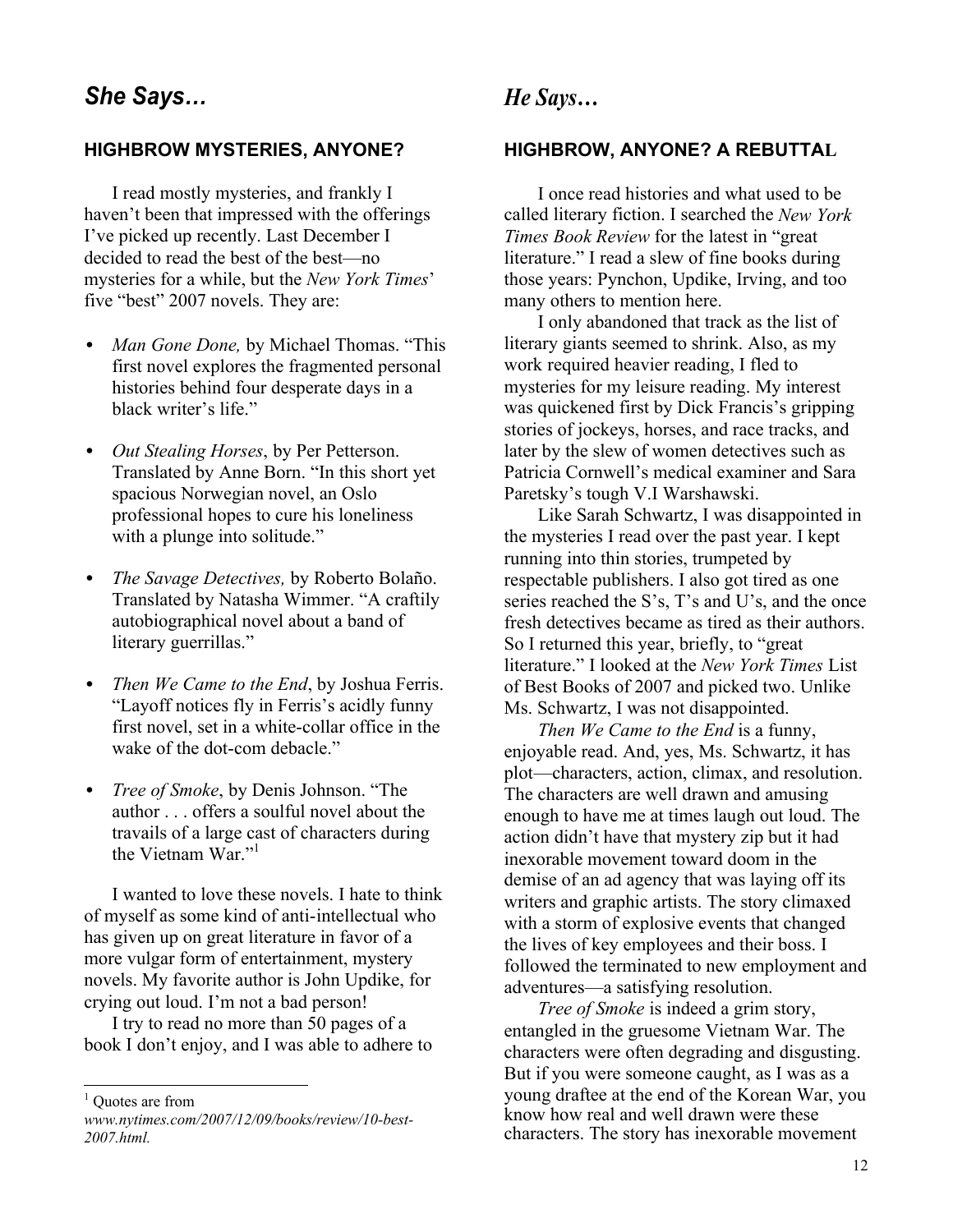## *She«*

this principle with my first two attempts, *Man Gone Down* and *The Savage Detectives*. The latter has a definite Latin feel. It's set in Mexico, and it reminded me a little of the recent fine movie *Y Tu Mama También*. I'm a fan of Mario Vargas Llosa, Jorge Amado, and Gabriel Garcia Marquez, but *The Savage Detectives* just didn't go anywhere fast enough for me. Man *Gone Down*, similarly, didn't grab me.

I read *Then We came to the End* to the end. It was funny all right, but I think if I hadn't worked in a "cubicle" atmosphere, I might not have kept reading. (Maybe, on the other hand, I would have thought it was funnier if it hadn't captured some of that atmosphere so well.) It was entertaining and well written, but what did it have that is missing in a mystery? It had what I would call *no plot*. Things *happened* in it, which isn't the same as having a plot. Did it have a deeper meaning I somehow missed? I didn't think I needed my allegorical and symbolic scuba gear for this one.

I listened to *Tree of Smoke* on CD all the way to the bitter end. I'm only guessing the people who think this novel is one of 2007's best see it as *Apocolypse Now* meets John le Carré, but I hated it. If I'm going to read about degradation and iniquity, I want it to have a good story arc that keeps me turning the pages (or packing discs into my CD player).

*Out Stealing Horses* is still on hold at the library.

I was mulling over my less than enthusiastic response to these "best books"—wondering if I have any business being a writer if I can't recognize good literature when I read it—when I came across an article by Charles McGrath entitled "Great Literature? Depends Whodunit," in the *New York Times*, Sunday, February 3. It seems the prestigious Whitbread Book Prizewinning American author Joan Brady, who lives in Totnes, England, next door to a shoe factory, won an out-of-court settlement for £115,000 after claiming the glue fumes from the factory caused nerve damage which, in turn, caused her to crank out a potboiler rather than the literary novel she wanted to write. As the *Times* of London put it in their headline, "Fumes Made

#### *He...*

as in *Then We Came to the End.* That title would have worked for this book as well. The climax came with the death of several of the leading characters. The resolution goes on.

What I had forgotten in my abandonment of literary fiction was how much I enjoyed the language. In both books many words and phrases were rich and caused me to pause, repeating and reflecting on certain passages. I remembered also that reading literary fiction can be hard work. I don't think a 50-page limit works well here. The reader needs to allow immersion in the story until it takes one over. I feel drawn to read more literary fiction. Interestingly, my interest in mysteries has also been reawakened in the past months by a group of Scandinavian mystery writers. I recently read two fine mysteries by Karin Fossum (Harcourt), *Indian Brid*e and *The Devil Holds the Candle*. They are beautifully drawn, dark, melancholy novels, reminiscent of Ruth Rendell's work. Because of Fossum, Henning Mankell, and Arnaldur Indridason, writers who open up dark places in the mind, I believe we can look forward to some mysteries appearing on the *Times* best novel list in the future. Meanwhile, I will continue reaching for mysteries and literary fiction in anticipation of a good read.

²Bill Hershey (*hersheyw@comcast.net*)

#### *She«*

me Go Lowbrow, Says Writer." McGrath writes, ". . . what's behind the Brady controversy, of course, is the assumption that genre fiction—mysteries, thrillers, romances, horror stories-is a form of literary slumming. These kinds of books are easier to read, we tend to think, so they must be easier to write, and to the degree that they're entertaining, they can't possible be 'serious."

 $\mathcal{L}_\text{max}$  and  $\mathcal{L}_\text{max}$  and  $\mathcal{L}_\text{max}$  and  $\mathcal{L}_\text{max}$ 

I look forward to the day when a mystery novel hits the *New York Times*' "The 10 Best Books" list.

What do you think? Write a rebuttal for the *Nooseletter* or in the Croak & Dagger Yahoo discussion list. Want to get on the Yahoo list? E-mail *schwartzse@comcast.net.*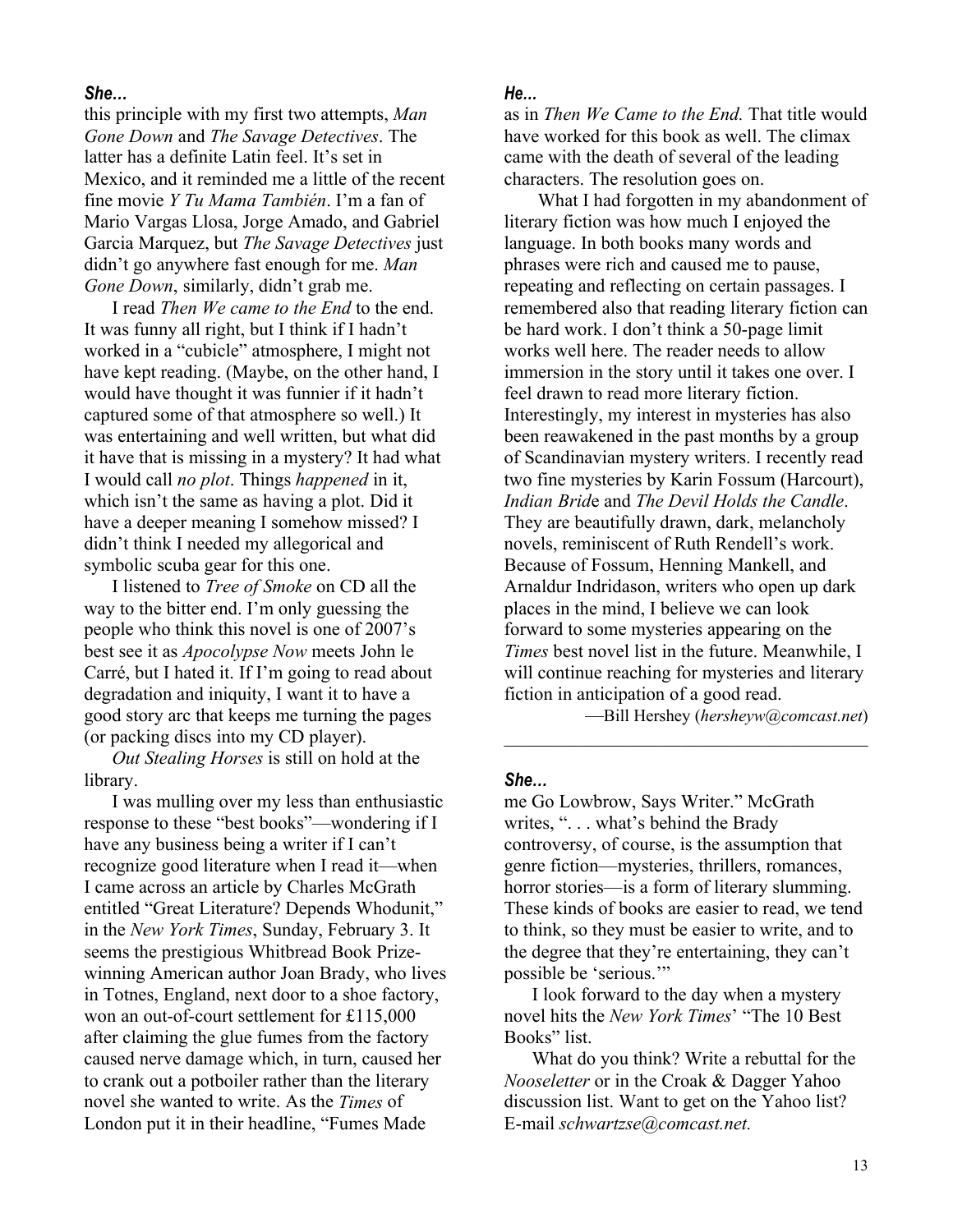# 2008 MEETING DATES

Tuesday, February 26, 7:00 p.m. Tuesday, March 25, 7:00 p.m. Tuesday, April 22, 7:00 p.m. Tuesday, May 27, 7:00 p.m. Tuesday, June 24, 7:00 p.m. Tuesday, July 22, 7:00 p.m. Tuesday, August 26, 7:00 p.m. Tuesday, September 23, 7:00 p.m. Tuesday, October 28, 7:00 p.m. Tuesday, November 25, 7:00 p.m. December TBA

## **Meetings are free to the public.**

 Unless otherwise noted, meetings are held every fourth Tuesday of the month, at 7:00 p.m., at the James Joseph Dwyer Memorial Police Substation, 12700 Montgomery Blvd. NE, one block east of Tramway.

Check our Web site, www.croak-and-dagger.com, for schedule changes.

# **Summary of Findings**

The *Nooseletter* is the internal organ of the Croak & Dagger chapter, Albuquerque, of Sisters in Crime (SinC). Opinions expressed herein are those of the authors and editors.  $\triangleleft$ 

# **Nooseletter Submissions**

*Croak & Dagger* friends are encouraged to contribute articles, reviews, and essays on aspects of mystery writing *and* reading for publication consideration. Information on relevant conferences or events is also welcome. Especially let us know if you have published a new book or story, or have an upcoming local author event. (Unbridled enthusiasm for your own mystery book is encouraged here.)

**Length:** Articles should average 500 words, but short filler items are particularly welcome.

**Deadlines:** Publication is every other month, starting in January. Submission deadlines are the last day of the month prior to publication, that is: February 28, April 30, June 30, August 31, October 315, and December 31.

**The Living and the Dead:** As a general policy, articles and information should focus on living authors rather than dead ones, but that's not set in concrete shoes. Articles about specific historical development of the crime-mystery writing genre, for example, would be welcome.

**Submissions:** Please submit via e-mail to *newsette@earthlink.net.* with "Nooseletter" in the subject line.

The *Nooseletter* is distributed to all members electronically.  $\triangleleft$ 

²*Linda Triegel, Editor*



# **Still not a member of Sisters in Crime?**

\$20/year brings mystery to your life! The Albuquerque **Croak & Dagger** chapter welcomes mystery fans who want to enjoy felonious fun, absolutely criminal companionship, and sensational speakers.

Benefits of membership in the **Croak & Dagger** chapter include a subscription to our *Nooseletter*, close contact with local mystery writers, and fun events with other mystery fans.

You do *not* have to be a member of the national organization to join us. Come hear our next program speaker and meet the gang. We promise to bring mayhem and murder into your life. **Contact our membership chair, at contact@croak-and-dagger.com.**